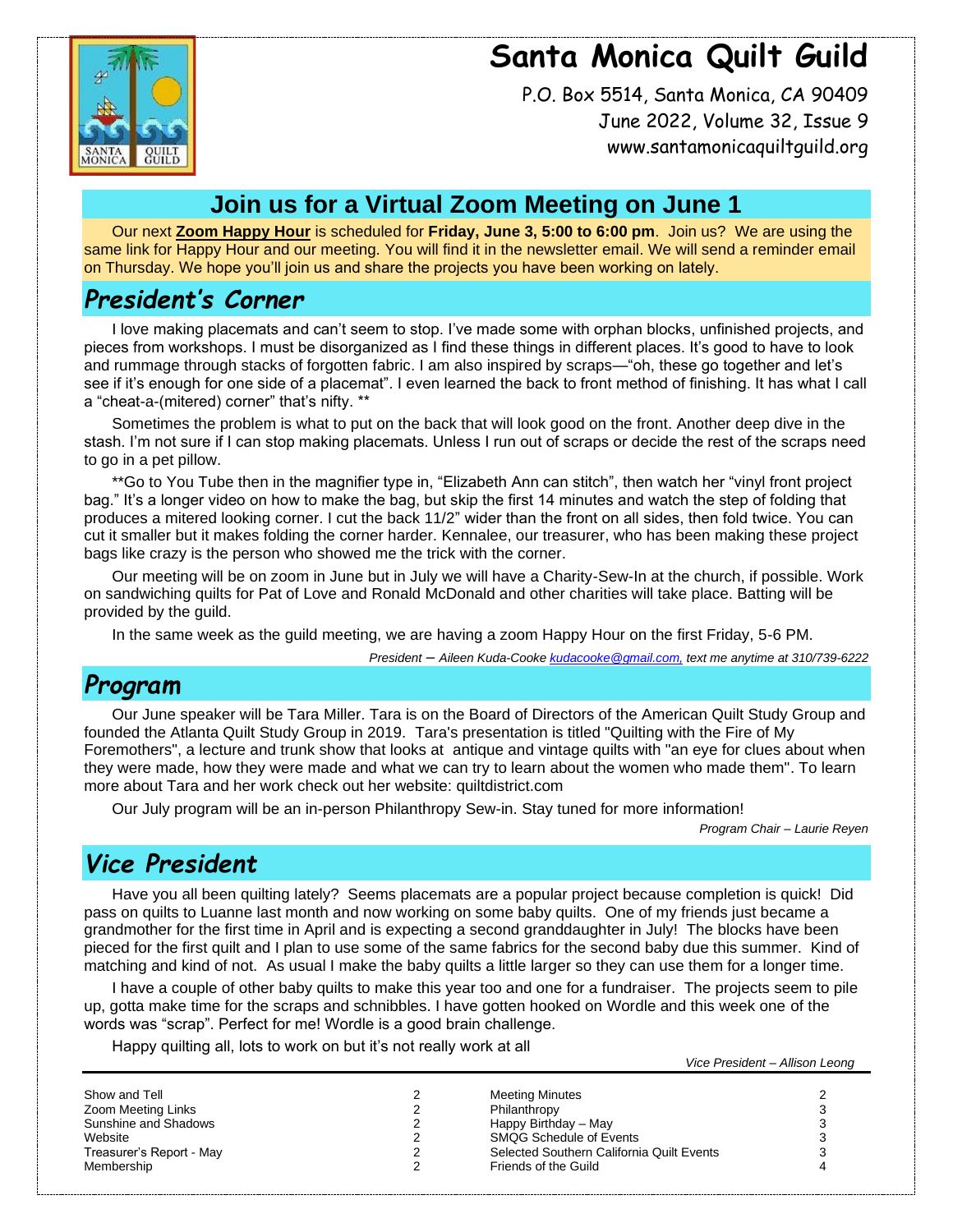#### *Show and Tell*

If you have items to share for Show and Tell, please send your show and tell photos to [pam@travelingquilters.com](mailto:pam@travelingquilters.com) no later than Monday, May 31.

#### **Zoom meeting links**

We have set up the guild meeting zoom link as a recurring meeting. We will also use the same link for any Sew-Ins and Happy Hours. The link will be included in the email with this newsletter. We'll also send a reminder on Monday night.

#### **Sunshine and Shadows**

We are sad to report that long-time member, Annabel Nelson, passed away on Tuesday, May 17, 2022. Services will be held on June 17, 2022, at 9:00a.m. at the Forest Lawn, Hollywood Hills (near L.A. Zoo).

From Aileen Cooke - My first acquaintance with Annabel was in 2003, when we formed our mini-group, the Smashin' Stashers. She made some impressive quilts and some were shown at an annual UCLA alumni show. She did applique and patchwork with skill and finished many quilts. She also enjoyed gardening and I have several plants I received from her. I will miss visits with her--usually on the spur of the moment.

#### **Website**

Please email photos of your finished quilts and works-in-progress to Emily [\(wattsejw@gmail.com\)](mailto:wattsejw@gmail.com) to post them on our website and social media accounts, Facebook and Instagram, for "at-home show & tell."

I continue to update the website for your viewing pleasure. Let me know if there is anything specific, you would like to see on it. [www.santamonicaquiltguild.org](http://www.santamonicaquiltguild.org/)

*Webmistress – Emily Watts*

### **Membership**

The membership directory has been posted on the website and is password protected.

*Sheila Cummins - Membership*

### **SMQG General Meeting Minutes – May 4, 2022**

SMQG Quilt guild members gathered on Zoom for its May 2022 general meeting. The meeting was called to order by President Aileen Cooke at 7:00 pm. There was one guest in attendance.

#### Business Meeting:

The President, Aileen Cooke, called approval of the April 2022 Minutes and Treasurer's report as

published in the May 2022 newsletter. Both were approved by acclamation.

Kennalee reported that the guild fabric sale netted \$3,185 after paying \$344 in state sales tax.

30 boxes of fabric were sold. 25 boxes of fabric will be donated to a charity. Kennalee and Aileen thanked members of Kennalee's family who helped with set up and take down. Their help was invaluable.

At this point in the meeting, Laurie introduced the evening speaker Dana Jones from Colorado. She presented an excellent lecture, "Pagtinabangay: The Quilts and Quiltmakers of the Caohagan Islands.:

Committee Reports:

Membership: Sheila reported the guild membership is staying steady at 57 members.

Vice President: Allison indicated all information for the VP is in the May guild newsletter.

Newsletter: Pam continued to invite member submissions to the newsletter. She reminded guild members of the fabric sale sponsored by the South Bay Quilters' Guild on Saturday, May 14. She sent details with the May newsletter.

Philanthropy: Bobbie and Luann have received enough placemats to deliver 350 to the Santa Monica Meals on Wheels. They welcome more. Luann reported that she has charity quilt tops that need to be quilted. Philanthropy quilts are always welcome.

Program and Workshops: Laurie reported that at the June meeting speaker will be Tara Miller. She continues to encourage members to send her speaker suggestions and thanked those who have done so.

Ways and Means and Hospitality: No report.

Website: No report

Corresponding Secretary: Jennie has not sent out any card recently. She encouraged members to let her know if fellow members would benefit from a note or card.

Old Business: The next guild zoom social will be Friday, May 6 from 5-6pm.

Show and Tell: Members who shared quilts were Luann Jaffe, Aileen Cooke, Sue Barrett, Suzanne Cole, Virginia Marshall.

Door Prizes were won by: Ann Chach, Maureen Gardner, Hatsumi Kurokawa, Kennalee Mattson, Laurie Risk, Sheila Cummins, Dona Heiderman, Luann Jaffe, Sally Madigan, Sandy Ray.

The meeting was adjourned by president Aileen Cooke at 8:52 pm.

Respectfully submitted,

Veronica Gray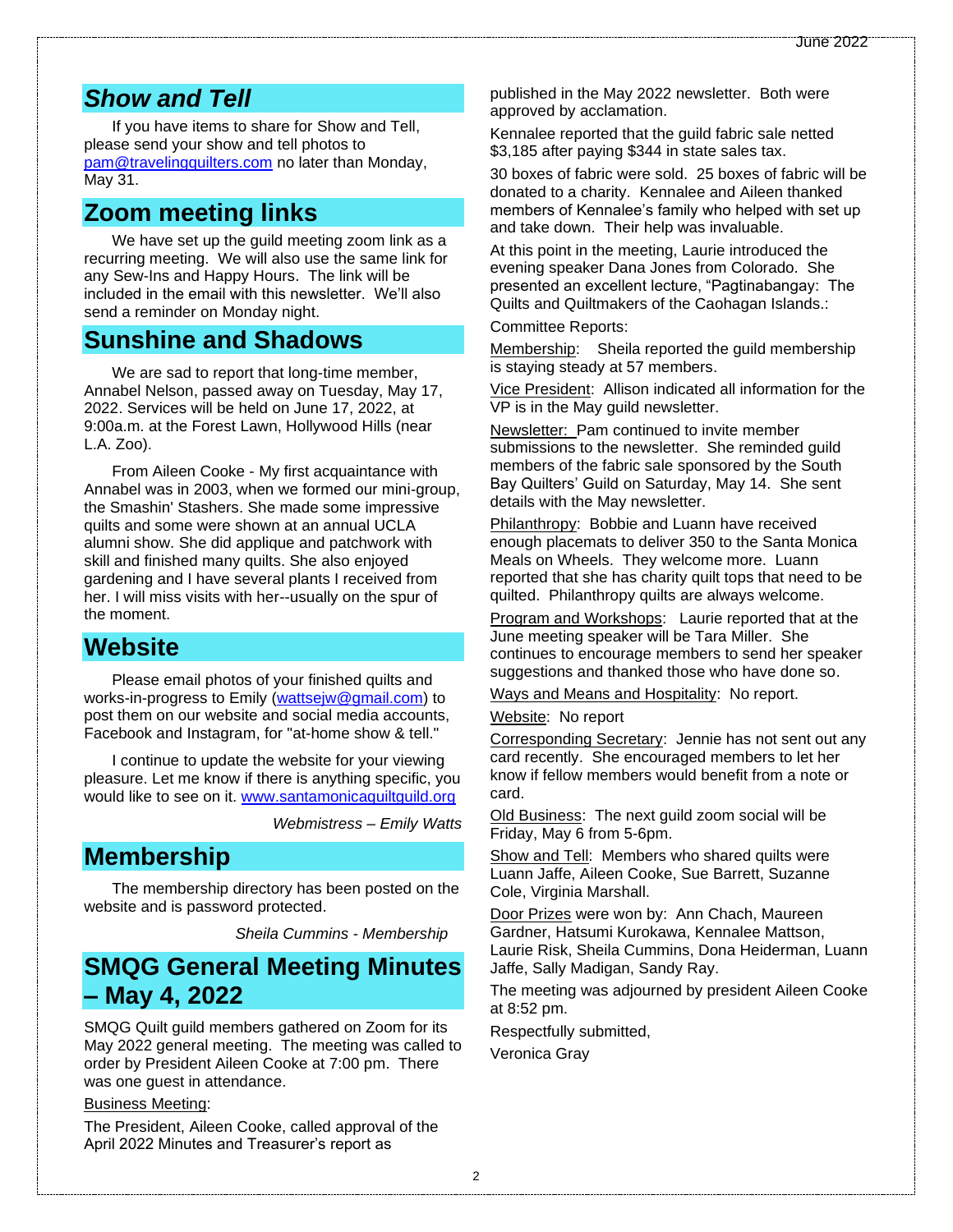## **Birthdays – June**

| Patti Post      | $12 -$ Jun |
|-----------------|------------|
| Maureen Gardner | $16 -$ Jun |
| Allison Leong   | $22 -$ Jun |

### **Philanthropy**

Thanks to all of you we were able to make a rather large donation of quilts (45), pillow cases (20+) and several bags of toiletries to the Ronald McDonald House. Once again they were delighted to receive this

### **SMQG Schedule of Events**

donation as they know how comforting the quilts are to the kids and families going through their medical procedures. Please keep up the good work as we hope to be able to make more donations soon. We are still collecting 14" x 18" placemats for the various Meals on Wheels in our local areas. We made the large donation of 350 to the Santa Monica facility along with a coupe of others and we still have made a commitment to several other Meals on Wheels facilities on the westside.

*Luann Jaffe and Bobbie Blake, Philanthropy Co-Chairs*

Your Program chair is busy working to fill out our calendar for the coming year with interesting speakers. As always, your input/feedback/suggestions are welcome. Please contact Laurie Reyen to let her know your thoughts.

| ັ<br>Date   | Speaker/Teacher           | Lecture                                                      | website                     |  |  |
|-------------|---------------------------|--------------------------------------------------------------|-----------------------------|--|--|
| June 1      | Tara Miller               | Quilting with the Fire of My<br>Foremothers                  | Quiltdistrict.com           |  |  |
| July 6      | Philanthropy Sewing Night |                                                              |                             |  |  |
| August 3    | Carol Wilhoit             | Get Your Stash Together:<br><b>Organization for Quilters</b> | https://www.carolquilts.com |  |  |
| September 7 | Suzy Nash                 | <b>Collage Quilts</b>                                        |                             |  |  |
| October 5   | Noreen Skiles             | Use It All: You Paid for It                                  |                             |  |  |
| November 2  | Veruschka Zarate          | Finding Pride and Joy in Quilting                            | Prideandjoyquilting.com     |  |  |
| December 7  | <b>Holiday Meeting</b>    |                                                              |                             |  |  |

| Selected Upcoming Southern California Events |                                                                                                                                                                                                                                                                                                   |  |  |
|----------------------------------------------|---------------------------------------------------------------------------------------------------------------------------------------------------------------------------------------------------------------------------------------------------------------------------------------------------|--|--|
| August 3-6                                   | Long Beach International Quilt Festival. For more information, go to www.quilts.com                                                                                                                                                                                                               |  |  |
| September 13                                 | El Camino Quilters Silent Auction and Mega Sale, 9:30 - 12 noon, Faith Community Church, 2700 Rancho<br>Pancho, Carlsbad, CA. Visit their website to view the list of auction items.<br>https://www.elcaminoquilters.com; Open to the Public — Free Admission; Cash & Major Credit Cards Accepted |  |  |
| <b>September</b><br>$17 - 18$                | Friendship Square Quilt Guild Quilt show, Alive with Color – Take 2. Saturday, 10-5, Sunday 10-4. La<br>Habra Community Center, 101 W. La Habra Blvd., La Habra, CA. Admission \$8.00. Visit their website for<br>more information: http://www.fsqg.org/                                          |  |  |